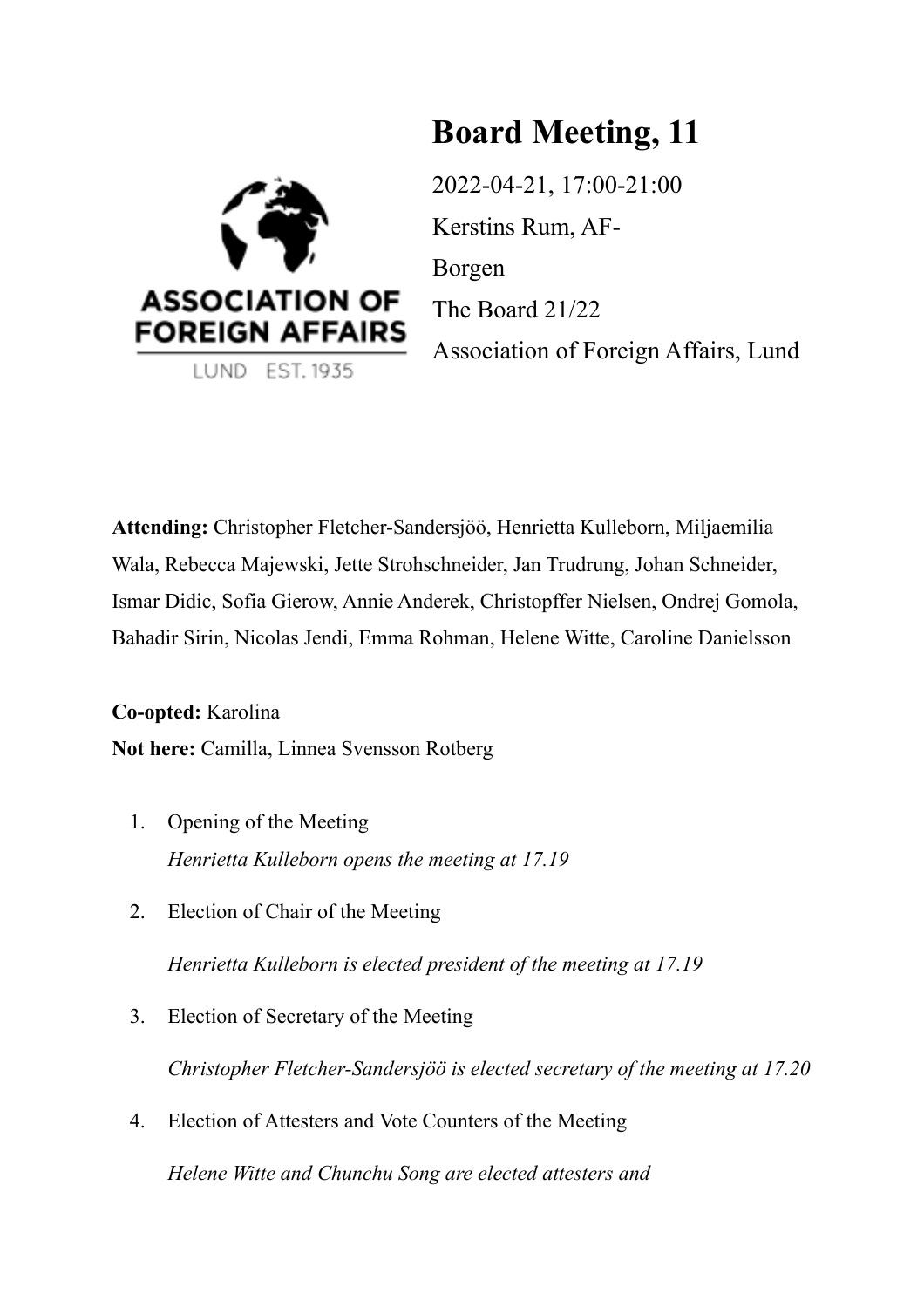*vote counters at 17.21*

- 5. Approval of the Electoral Roll The electoral roll is set at 18 and approved at 17.22
- 6. Approval of the Agenda

*The agenda is approved at 17.22*

7. Decision Point: Ratification of PC Decision

*No PC-decisions have been made*

8. Information Point: Working Group Update

*Active membership fund: Annie says that this working group hasn't done much since the last board meeting, still in the planning phase.* 

*Miljaemilia Wala asks about the date of the summerparty?* 

*No date has been decided.* 

*Bahadir Sirin joins at 17.25*

# *Electoral roll is updated to 19 at 17.25*

*Senior Collegium: 2 new senior collegium members. The senior collegium needs to have a premium Linkedin account but needs the corporate card in order to reach out to everyone.* 

*Miljamilia Wala asks when this will happen?* 

*Christopher Fletcher-Sandersjöö says sometime in may.* 

*Project of the year: Ismar Didic gives an update of the spring forward conference, i.e. Have speakers for both events. This event adresses information and expertise from different fields and thus have a different*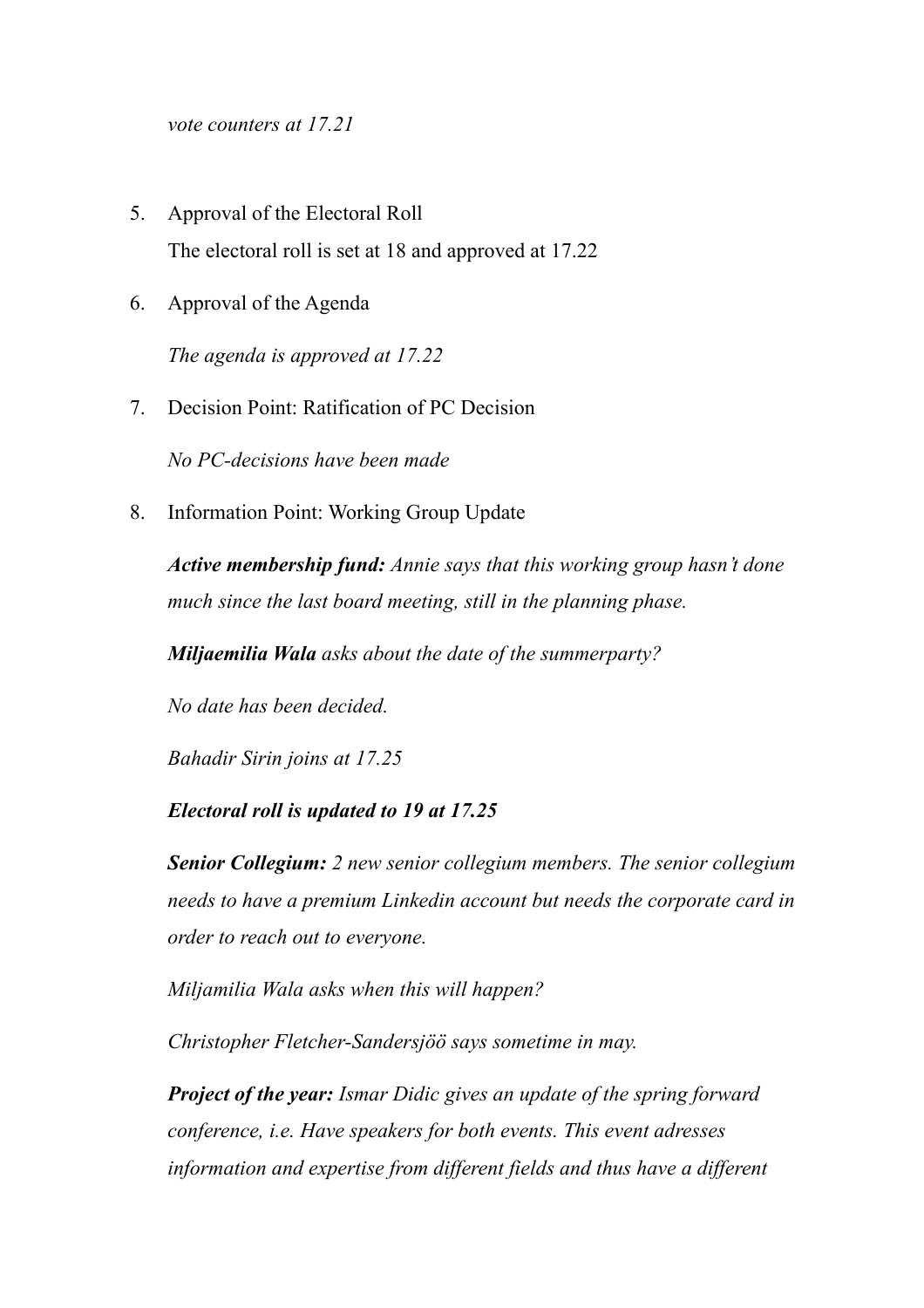*structure then a lecture.* 

*Henrietta Kulleborn (POC) says to check emails.* 

*Henrietta Kulleborn says that they are not allowed to donate money, allocated from the board, to charity.* 

*Jan Trudrung wonders if it is on the 5th?* 

*Different people mumbles yes to the question posed by Jan.* 

*Christoffer Nielsen wonders if there would be an entrance fee.* 

*Ismar Didic says that they won't.* 

*Henrietta Kulleborn said that we decided to have entrance fees for nonmembers.* 

*Henrietta Kulleborn (POI) says that in the prior discussion of the last board meeting we decided that we should have an entrance fee, the same price as lectures.* 

*Miljaemilia Wala wonders if they have planned their fika? They have budgeted 400 Sek.* 

*Ismar Didic said not much info about the fika has been discussed. Maybe buying cinnamon buns for the guests.* 

9. Information Point: EU representative Update

Christopher Fletcher-Sandersjöö gives a breakdown of the networking meet in Stockholm:

> - World Cafe dominated the day where we discussed questions such as the best ways for EU to reach out to students, what kind of content should be prioritised and what kind of questions are of importance for students.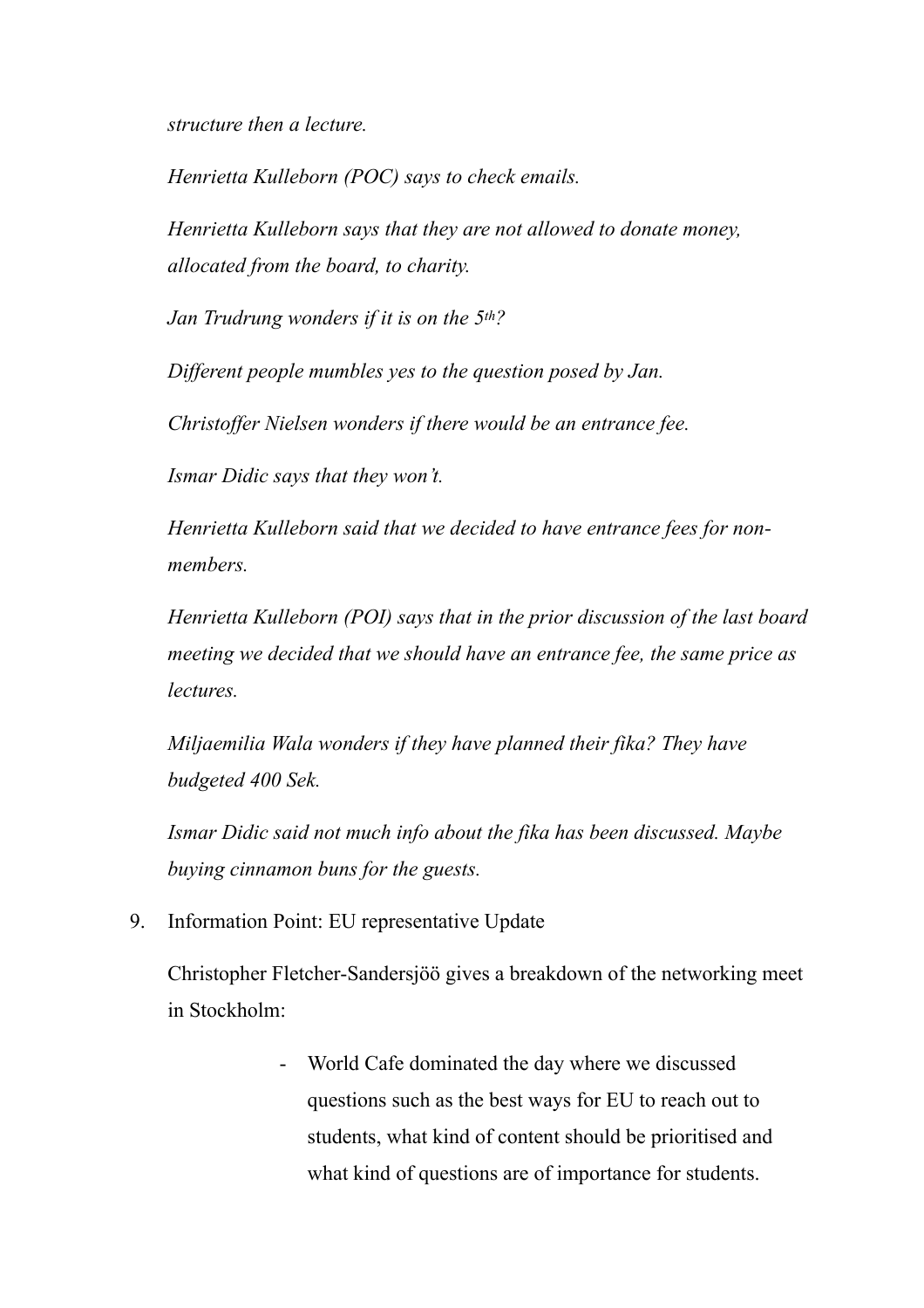- Had a meetings over zoom with people within the EU where we discussed the possibilities of working within the EU and different journeys one can take to work there.
- Europahuset will start a project fund this autumn which student organisations can apply for. It will be vague so anything goes (nearly) as long as it is connected to Europe.
- Wine and cheese afterwards.
- 10. Information Point: Handover Documents

*Henrietta Kulleborn reminds the board to finish the handover document by May 1st.* 

*Jan Trudrung reminds people about sending it to your designated proofreader, list on the drive.* 

*Henrietta Kulleborn says that trustees need to write a handover document.* 

*Ondrej Gomola asks about where one can find the document.* 

*Jan Trudrung says presidium drive.* 

11. Information Point: Annual Report

*Operational plan in the annual report – final deadline 29th of May. Write with your committee. More info about the details will come soon.* 

12. Discussion Point: UFS Electoral Meeting

*Henrietta Kulleborn asks the board if we can approve the late appendix?* 

*The board approves the late appendix at 17.42*

*What is your view?* 

*No discussions*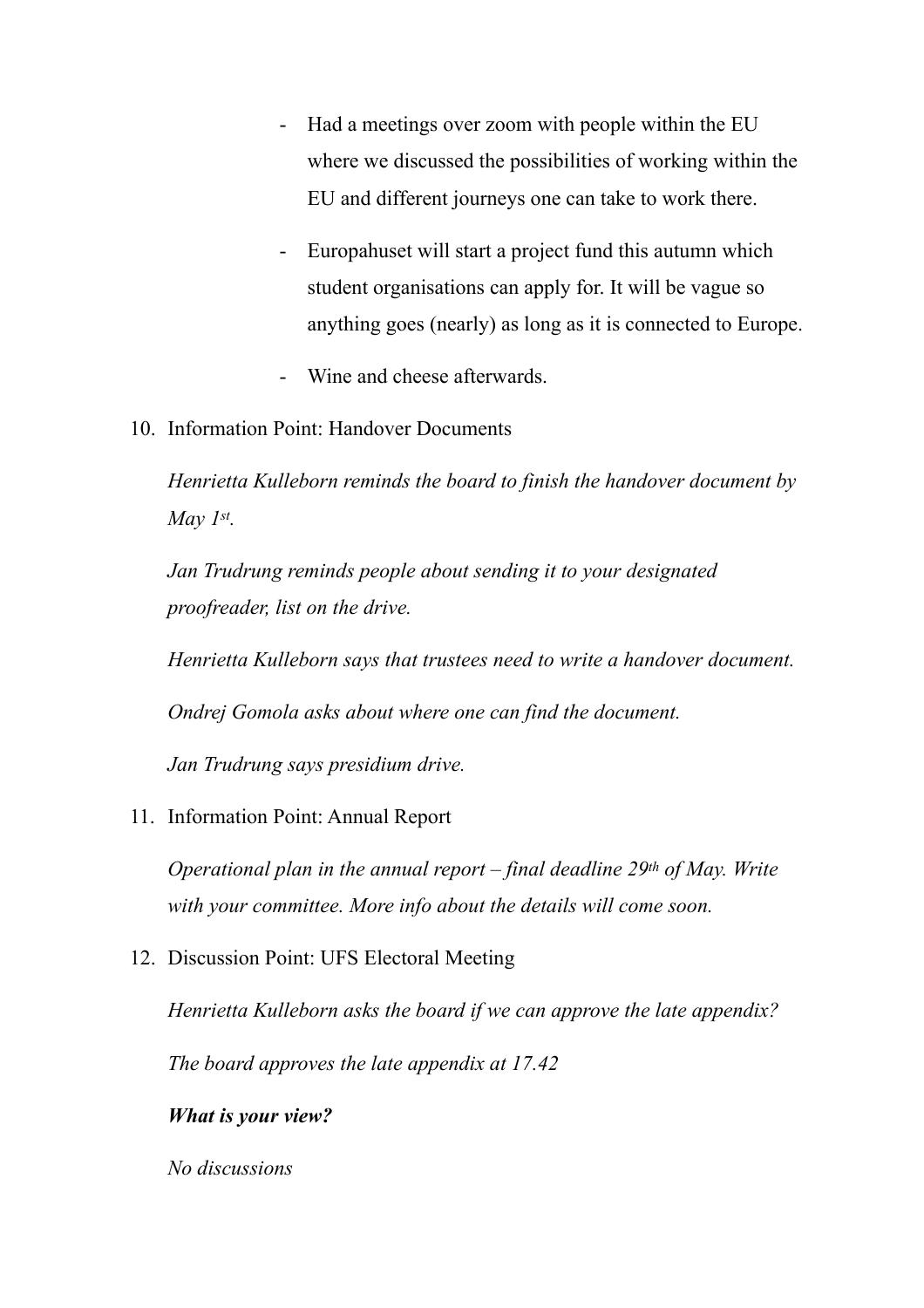## *Any specific thing you want to raise?*

*No discussions*

## *Anything you wish to change?*

*Henrietta Kulleborn lists a few issues:* 

- *For this year UFS want to visit local associations and have physical meetings. Not a good way to use UFS money, especially with decreasing membership figures.* 

*Ismar Didic wonders if anyone else is running for president?* 

*Henrietta Kulleborn says no.* 

*Ismar Didic agrees that they shouldn't travel.* 

*Nicolas Jendi – Says that it might be a good idea to attend several board meetings due to social cohesion.* 

*Miljaemilia Wala agrees that they shouldn't visit, no benefit.* 

*Karolina Boyoli has a problem with the physical meetings. It's a top-down decision, no discussion. Before the pandemic, there was such a budget post. Had 4 board meetings in person, now they want to add additional board meetings. Hard to fill these positions as they need to travel very often.* 

*Carolina Boyoli thinks Carl (UFS) has a strange sense of humour but when it comes to formalia and organisational work then he does his job. Karolina Boyoli thinks we should discuss the counter-candidate in communication.* 

*Henrietta Kulleborn agrees that we annual assembly and forum weekend should be physical. More than that is unnecessary and*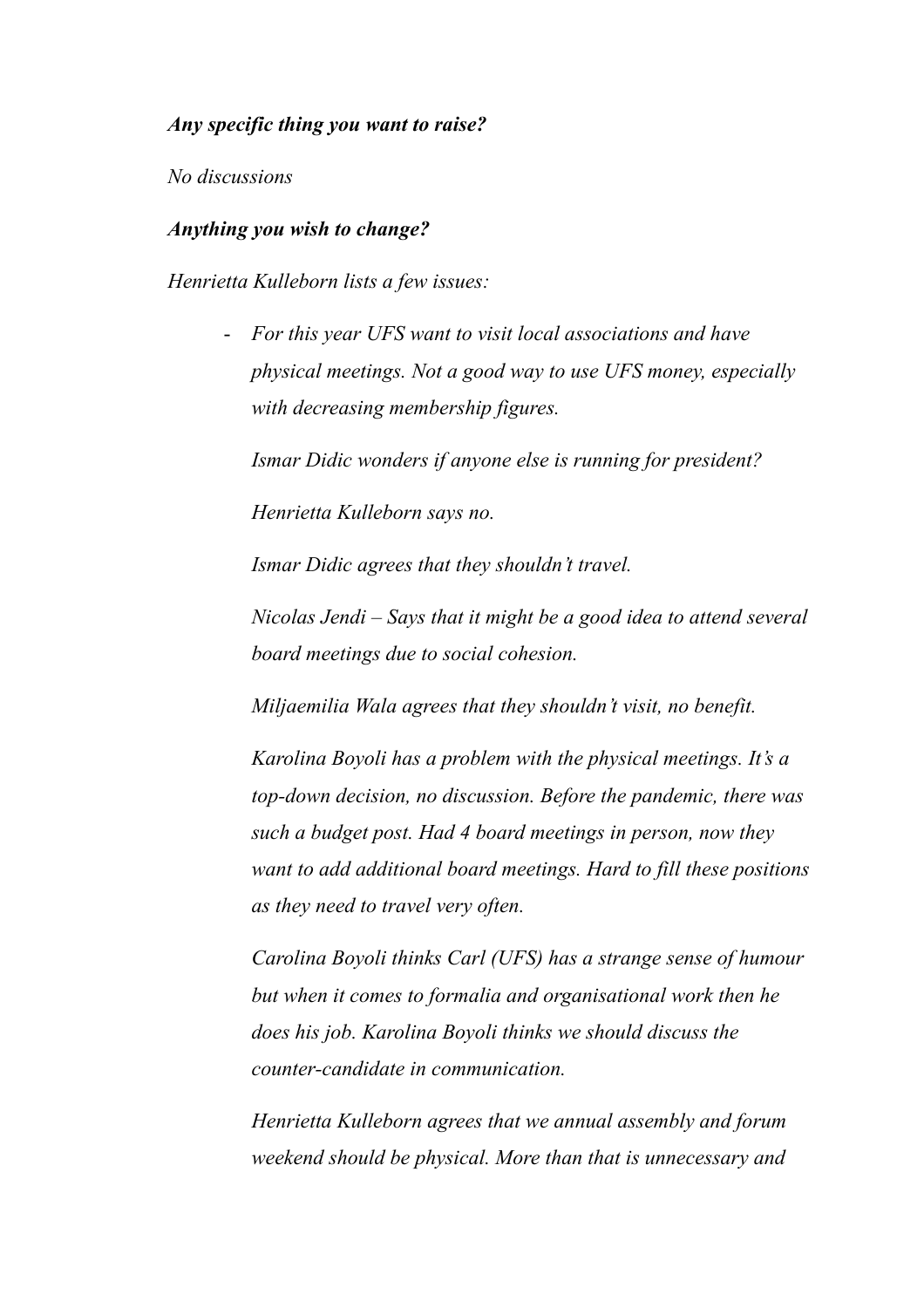*bad for climate. Everything she has heard about Carl says that he will be a good candidate.* 

*UFS are thinking about applying for the FBA grant. Lund and Uppsala have the FBA Grant. Uppsala is against UFS applying because that can lessen Uppsala chance of getting the FBA grant. They haven't had any plans on how to use Forum Syd money. They won't continue on the Intern application process.* 

*Ismar Didic says that he trust Karolina Boyoli. In regard to communicator, they met Julia and she was great. Don't know the other person.* 

*Karolina Boyoli don't think FBA is controversial and Uppsala isn't well-read. UFS has communicated with the board and FBA about local organisations possibility of getting it. FBA says that it won't interfere with the possibilities of local organisations getting it. FBA grant only benefit everyone. In regard to the intern, last board meeting it was discussed the possibility of hiring people, project based. In regard to communicator, we should vote for the nominated person to allow for new perspective.* 

*Miljaemilia Wala asks Karolina Boyoli about information of the nominated candidate?* 

*Karolina Boyoli says she has been head of activity for Uppsala so ask Kasper Rose.* 

*Henrietta Kulleborn says that In regard to the secretary, they will raise the info about the fact that the secretary, who was secretary for UF Malmö, hasn't been efficient.*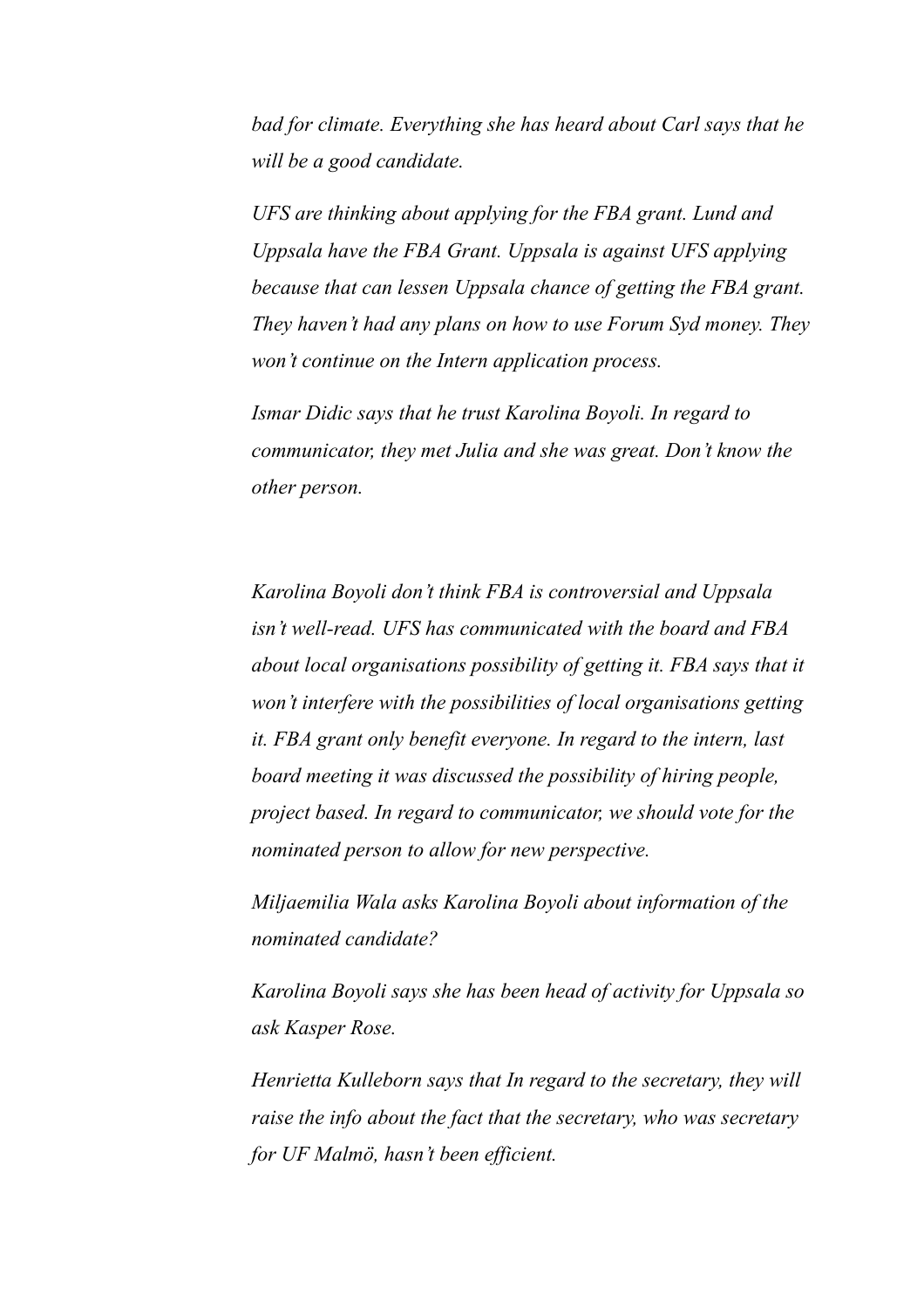*Miljaemlia Wala says that having a secretary is better than not have a secretary. Very inefficient otherwise. If someone nominates themselves on the spot and seems better then vote for that person. They don't have a treasurer nominated so that will add workload and stress.* 

*Chunchu Song understands Miljaemilia Wala but having a secretary that is bad at their job than that can be even more inefficient.*

*President for UF Malmö is in the nomination committee and went forward with the candidate.* 

*Ismar Didic wonders what his faults are?* 

*Henrietta Kulleborn says she doesn't know.* 

*Ondrej Gomola saying this discussion isn't time efficient.* 

*Henrietta Kulleborn sumamrises the debate:* 

- *Is against UFS using money to travel and meet local organisations*
- *We have nothing against UFS applying for FBA grant*
- *Having no intern is fine.*
- *Happy with the candidates only need to discuss the counter candidate.*

*Henrietta Kulleborn calls for end of discussion.* 

*Board agrees the end of discussion.* 

*Nicolas Jendi says Tilda seems good and well qualified. Agrees with*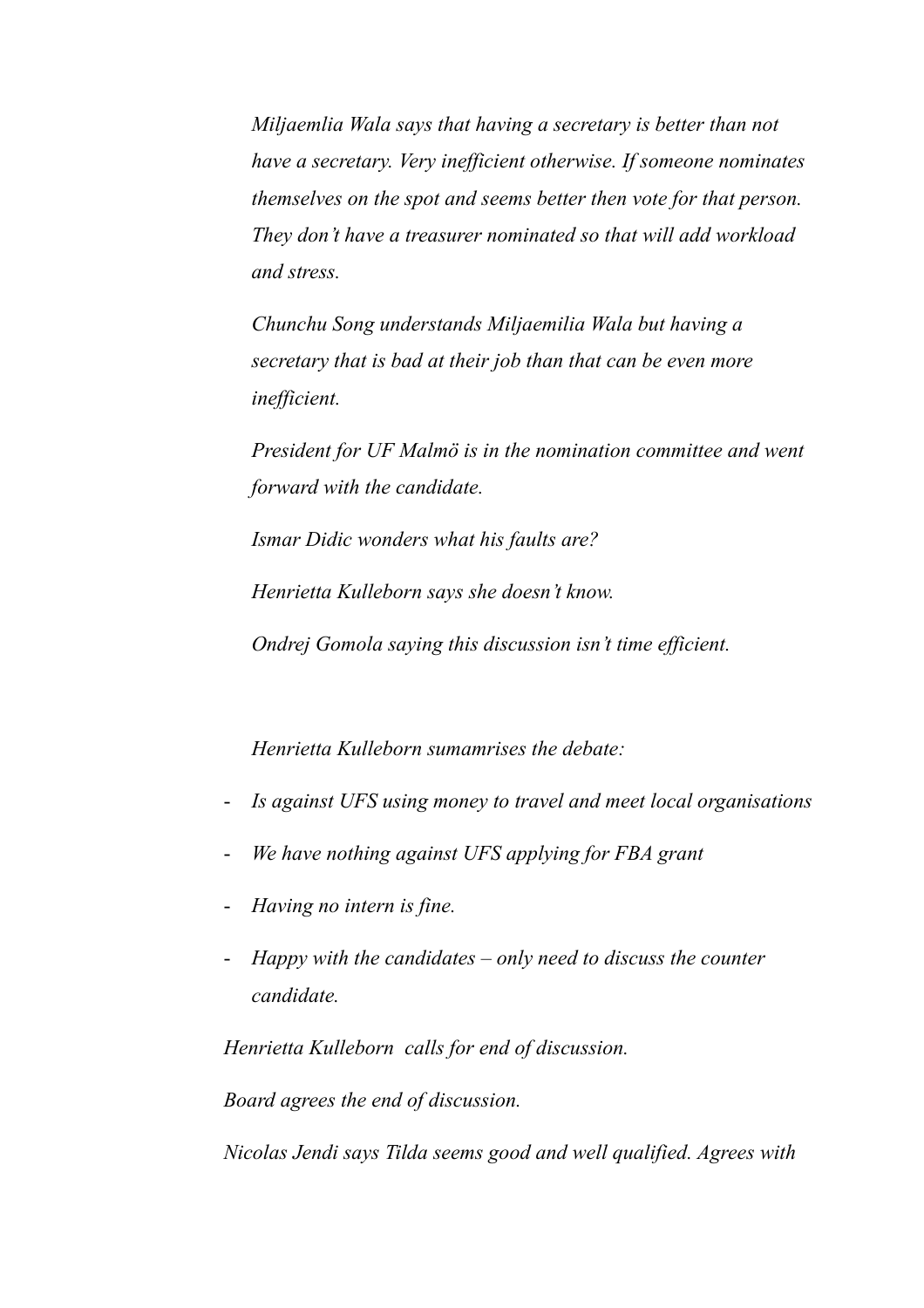*Karolina Boyoli about fresh perspective. Doesn't see a reason to go against the nomination committee. The board mainly agrees with this. Henrietta Kulleborn will go with Tilda.* 

13. Break: 15 min

*Henreitta Kulleborn adjourned the meeting at 18:04 Henrietta Kulleborn opens the meeting at 18:21*

# 14 Motions

# 14.1.Rules of Procedure

*Annie Anderek goes through the motion and why they wrote it. The big change is what people are allowed to say in regard to a candidate as well as creating a rule of procedure.* 

*Nicolas Jendi wonders about point 3.1.5. Why is there such a limit on talking against a candidate?* 

*Henrietta Kulleborn says it is a long-established praxis.* 

*The board approves, by acclamation, to adopt of the rules of procedure at 18.29* 

*Ondrej Gomola wonders why we didn't vote through this at the beginning of the operational year?* 

*Henrietta Kulleborn says that she forgot.* 

*Ondrej Gomola wonders if future boards need to vote on this?* 

*Henrietta Kulleborn says no unless they want to change stuff.*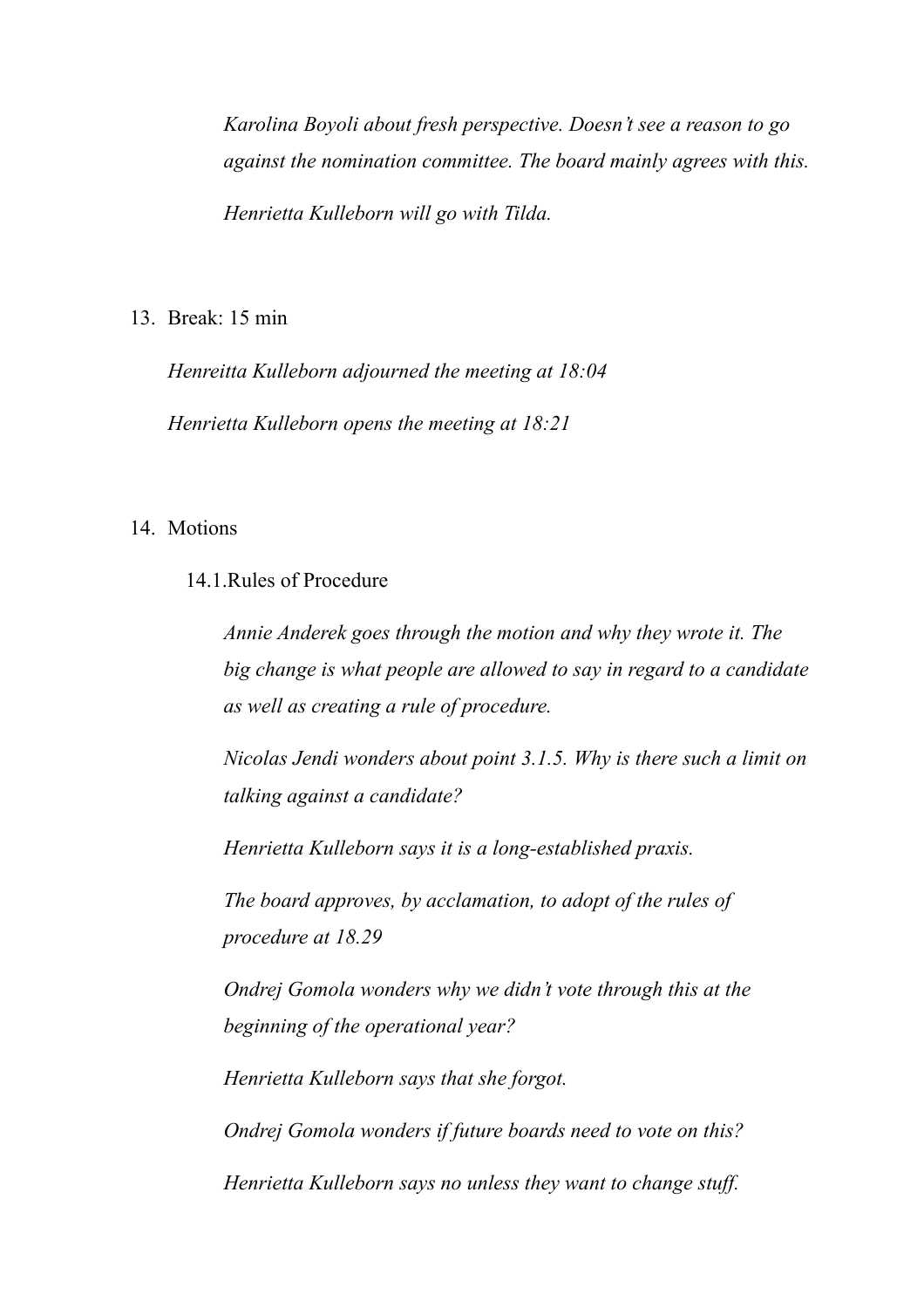#### 14.2.The Instatement of a Deputy-Head of PR

*Jette Strohschneider explains why this motion exists.* 

- *Their workload isn't sustainable and therefor needs an extra hand.*
- *Emphasises that the person who have this position won't be a board member.*

*Henrietta Kulleborn says that there might be something in the R&R about deputy's heads. When you only change the sentence in 4.7 it doesn't say what they should do. Does the deputy head only follow what is said about PR?* 

*Jette Strohschneider says yes*

*Henrietta Kulleborn says that then it should be made clearer.* 

*Jan Trudrung wonders why they open a new position for this and not a trustee position?* 

*Jette Strohschneider says that trustee positions don't work enough as they are only allowed to work 1 hour a week. PR needs someone who is more entangled in PR work.*

*Christoffer Nielsen wonders if this would be enough? Maybe better to have 2 deputy heads?* 

*Jette Strohschneider says they are open to more deputy heads but was unsure where to draw the line. Want to test with 1 first.* 

*Ondrej Gomola wonders if they have enough people to fill those positions.* 

*Jette Strohschneider hope so.*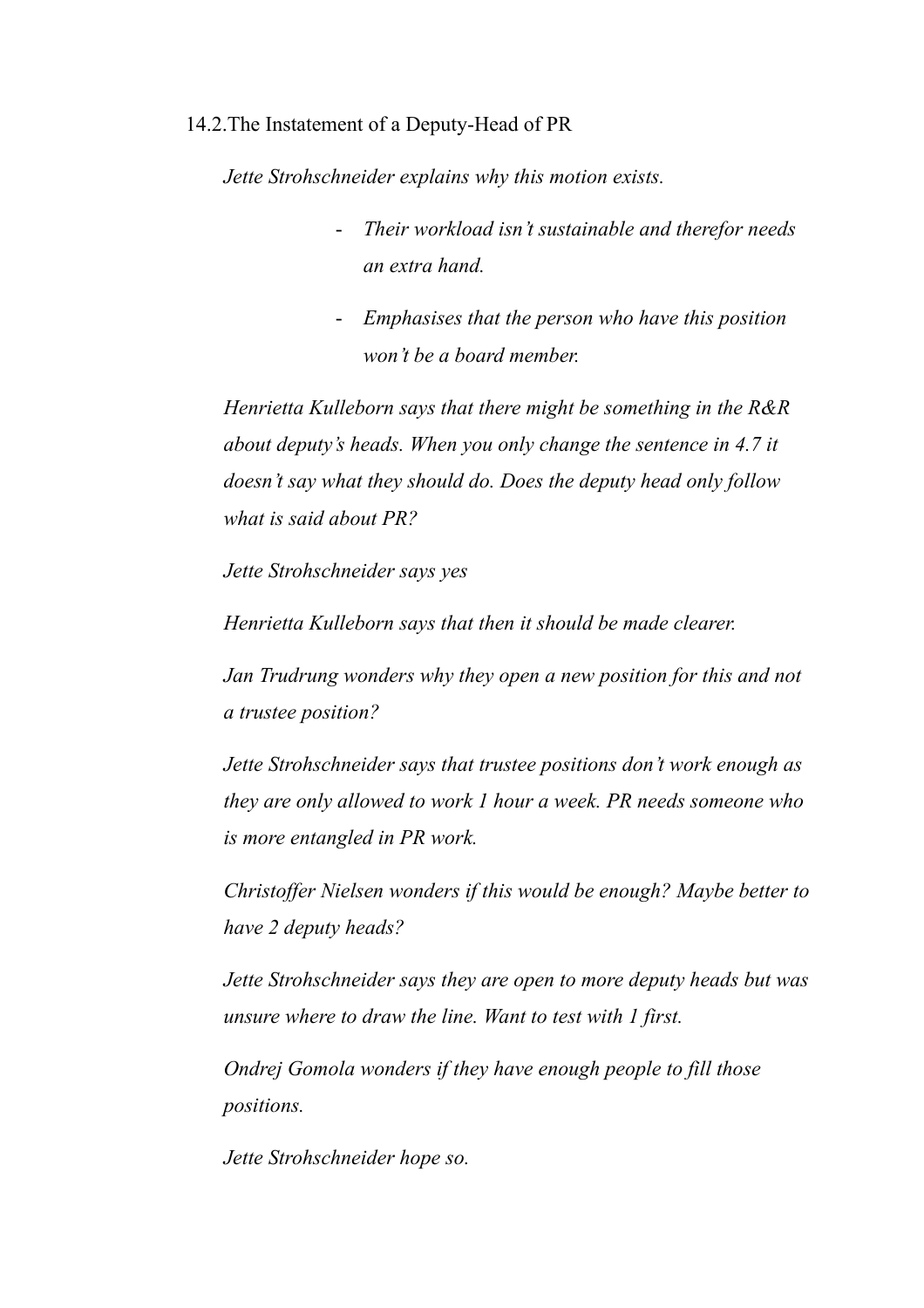*Miljaemlia Wala says that we only vote to send a joint motion to the annual meeting, not the actual motion.* 

*Henrietta Kulleborn says that there isn't a time limit on how much trustees can work. Should add stuff to make it clearer.* 

*Jette Strohschneider says that they will work on recruitment and take over if PR heads are sick.* 

*Jan Trudrung wonders if we vote no then will they not have this position open?* 

*Miljaemilia Wala says that having an election of this position now wasn't an option.* 

*Miljaemilia Wala says that a deputy head will offer more flexibility.* 

*Sofia Gierow wonders what this position is and how they will be elected?* 

*Miljaemilia Wala says that the same election process will occur as regular board members. Not a trustee position. Henrietta Kulleborn sends in a counter-propsal:* 

that the Board approves this motion and consequently sends a proposal to the Annual Election Meeting to instate a Deputy Head of PR, by changing the sentence in 4.7 of the Rules and Regulations:

# **From**

The committee is led by two (2) Heads of the Committee.

**To**

The committee is led by two (2) Heads of Committee and one (1) Deputy Head of Committee.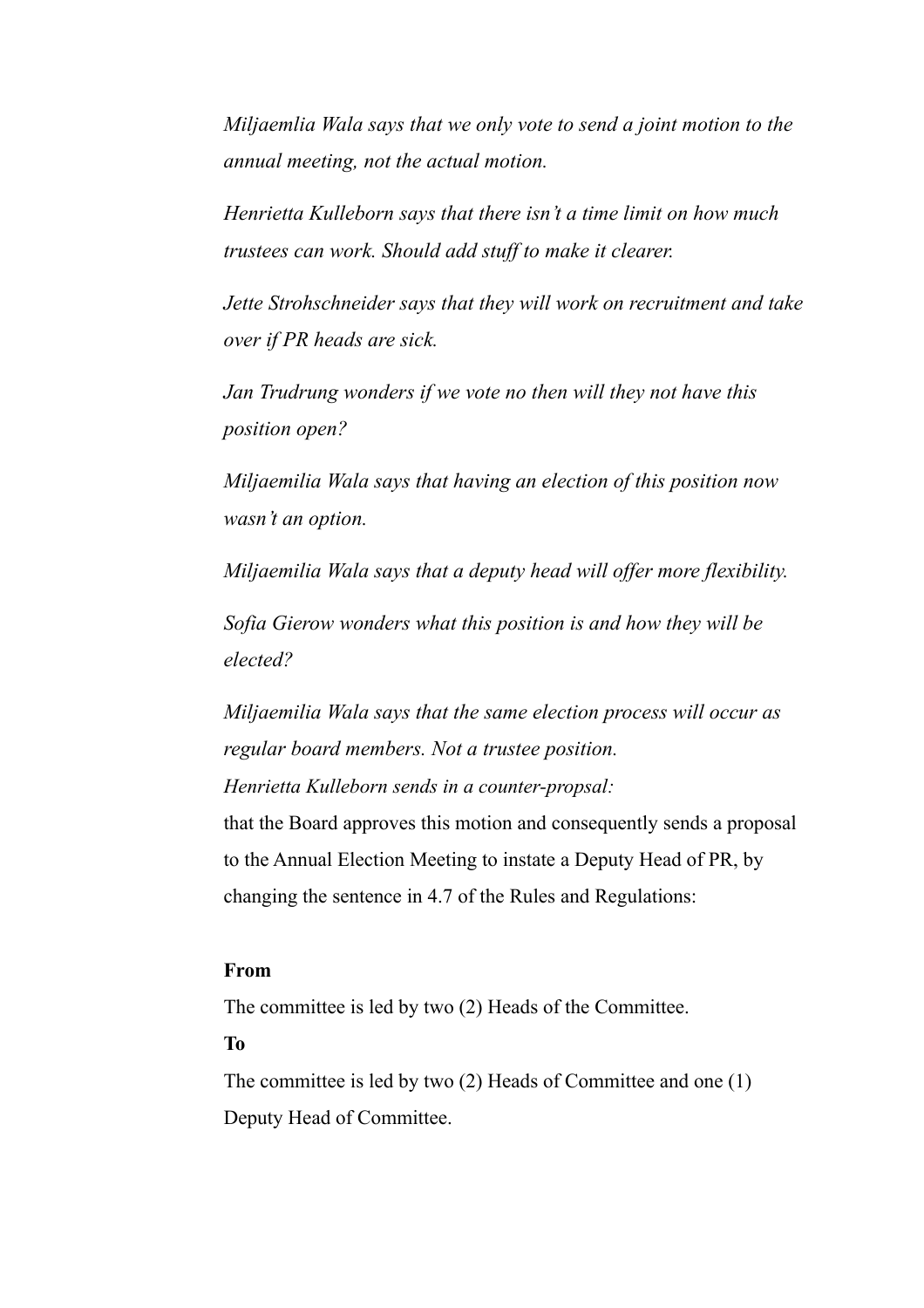to add a new  $\S$  5 between current  $\S$  4 and  $\S$  5, stating the following: The Deputy Head of the PR Committee are obligated to

- Be responsible with recruitment connected to marketing
- Take over the duties in  $\S 4$  in case one of the Heads of PR Committee cannot fulfil their duty

#### *Sofia Gierow sends in a counter proposal:*

The deputy head of the PR committee is obligated to

- Be responsible for marketing connecting to recruitment.

*Henrietta Kulleborn merges her proposal with Sofia Gierow.* 

*The board agrees to send in a proposal to the annual meeting:* 

#### **From**

The committee is led by two (2) Heads of the Committee.

# **To**

The committee is led by two (2) Heads of Committee and one (1) Deputy Head of Committee.

to add a new  $\S$  5 between current  $\S$  4 and  $\S$  5, stating the following: The Deputy Head of the PR Committee are obligated to

- Be responsible for marketing connecting to recruitment.
- Take over the duties in § 4 in case one of the Heads of PR Committee cannot fulfil their duty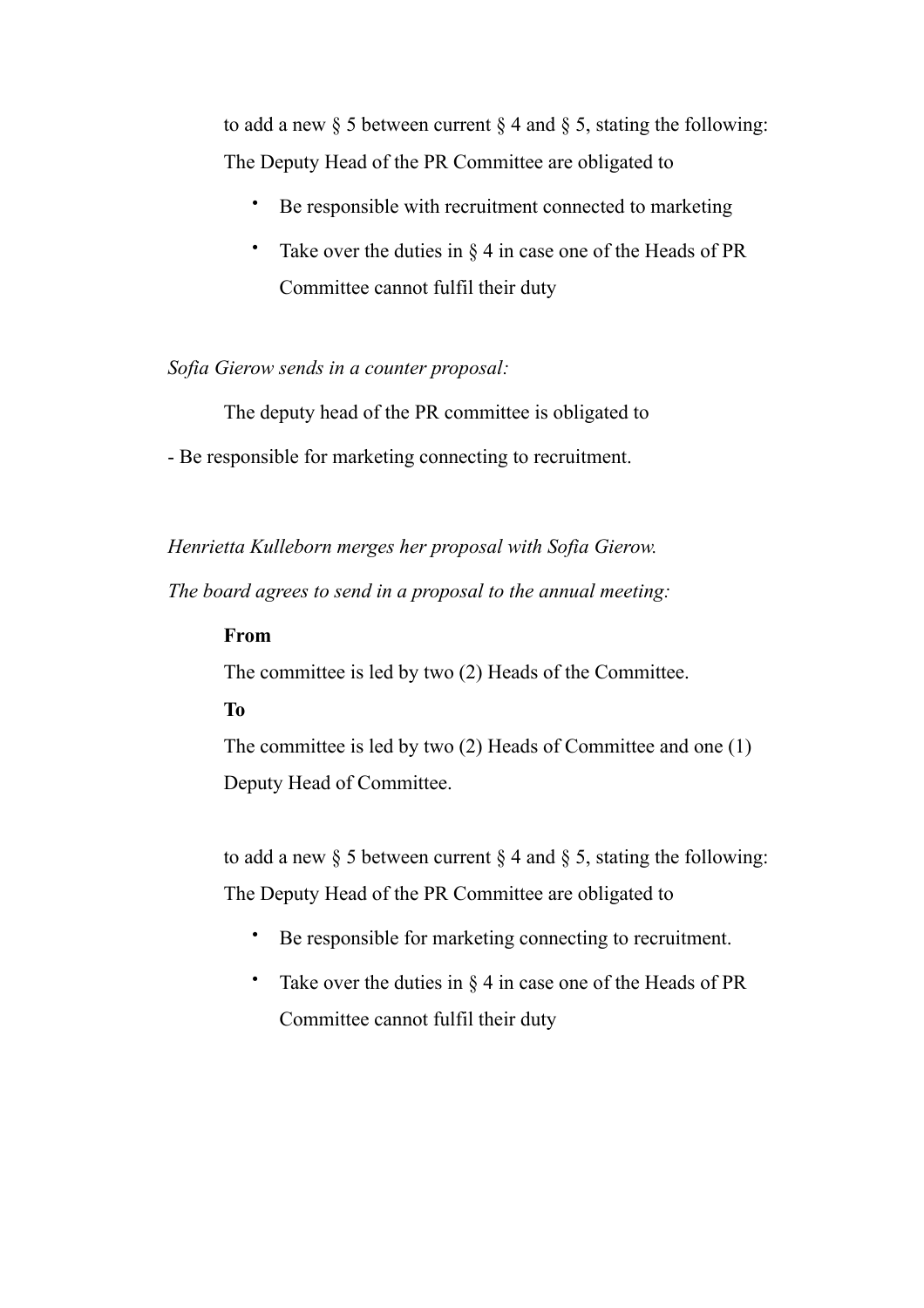# 14.3.Chief Recruiters

*The board approves to accept the following motion being sent in as a joint proposal to the annual election at 18.54*

14.4.Establishing a Working group for Recruitment in the Rules and Regulations

*Miljaemilia Wala explains the motion.* 

*Emma Rohman wonders how chief recruiter working group will work?* 

*Henrietta Kulleborn says the president is responsible of initiating the working group where board members will be in. Chief recruiter will aid the board and the working group will give the chief recruiter ideas of how to work. Will not be part of the working group.* 

*Miljaemilia Wala would like to change it. Her idea was the chief recruiter would be part of the working group. 3-4 instead of 2-4.* 

*Henrietta Kulleborn says that the working group will have 2-4 people apart from the president.* 

*The board agrees to this motion and to sent it in as a joint motion to the annual meeting at 19.01*

14.5.Changing the Membership Length

*Jette Strohschneider asks why there isn't an option for half a year. Christopher Fletcher-Sandersjöö says he havent thought about it but is open to it.* 

*Jan Trudrung wonders if we approve of this, then is it up to the*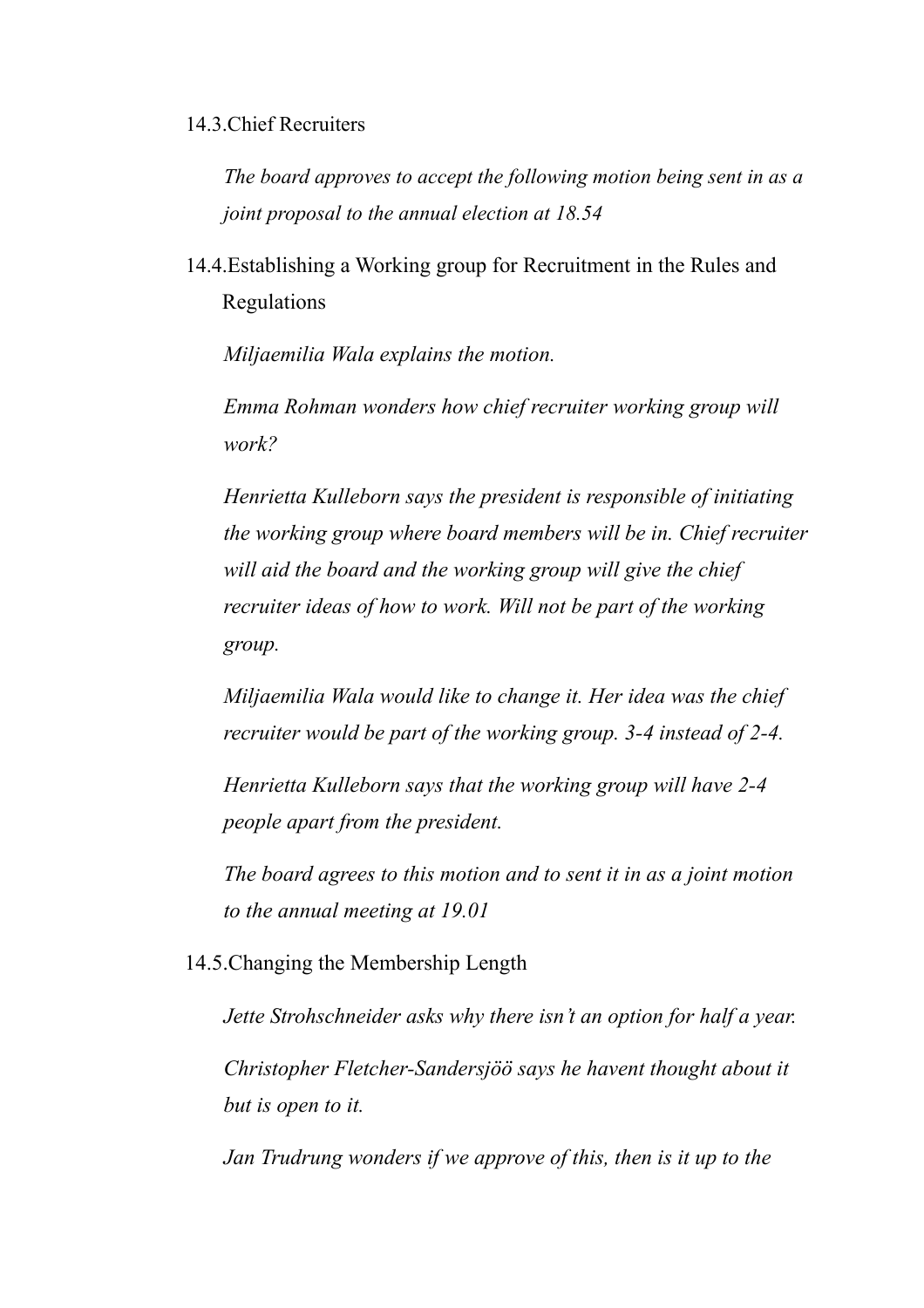*next board to agree on it?* 

*Nicolas Jendi is for having longer membership as we have grant money connected to grant money. Should prices be included in the motion?* 

*Henrietta Kulleborn says that membership price is decided upon at every operational year and shouldn't be in the motion. In regard to half a year membership, is that it is perhaps not only international students who will be here for half a semester and people will forgot to renew it. Problems with grants. International students don't have the last 4 digits so problems with AF. Take away last sentence about annual meeting because it isn't necessary for it to be in the statutes.* 

*Helene Witte says that international students will get temporary personal number in regard to 6 months membership.* 

*Henrietta Kulleborn biggest fear is that people who stay here for longer wont renew their membership.* 

*Christoffer Nielsen think that international students who stay here for a semester is an untapped potential.* 

*Chunchu Song says that people have signed up as members for the ball but forgot to renew their membership.* 

*Bahadir Sirin says that international students who are here for a semester will party and not be active in a organisation.* 

*Henrietta Kulleborn wonders if the board have committee members that only stay for half a year?*

*Bahadir Sirin says that the only international students we should focus on is those who stay here for longer.*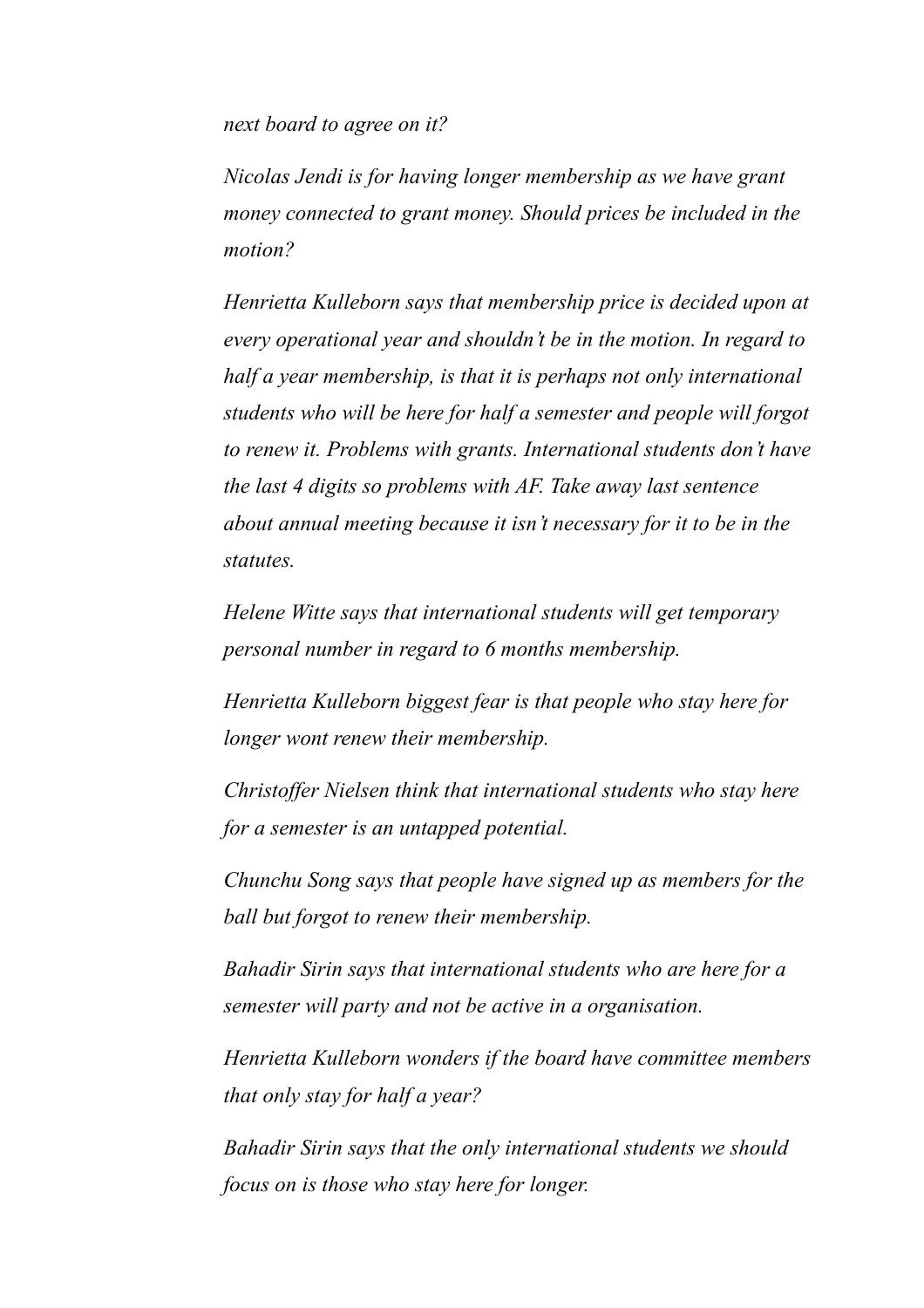*Jan Trudrung says that a 6-month membership is a good idea. Maybe have people send proof that they are only here for a short period.* 

*Helene Witte thinks that 6-month is a good option to have. Maybe call it an exchange student option.* 

*Johan Schneider says if this is an option then only be it slightly cheaper than 1 year option.* 

*Jette Strohschneider wonders what will happen who buy 3-year membership but drop out.* 

*Henrietta Kulleborn says that if it is a Swedish student then it isnt an issue with Studentlund.* 

*Nicolas Jendi doesn't think that it is a good idea with a 6-month membership. There is a problem with longevity. 1 year membership is pretty standard membership option. Having a stable membership base is important and shouldn't be jeopardised with 6-month membership.* 

*Christoffer Nielsen disagrees. There would be more members in the book.* 

*Sofia Gierow says that having a membership base is the point of this motion. Having to deal with extra administrative work isnt worth it.* 

*Bahadir Sirin says that we have a choice between stable membership and artificially growing membership. We should aim for having people who want to be part of UPF for longer.* 

*Rebecca Majewski is confused about studentlund. If they dropout and not part of studentlund but still have a long membership. Will*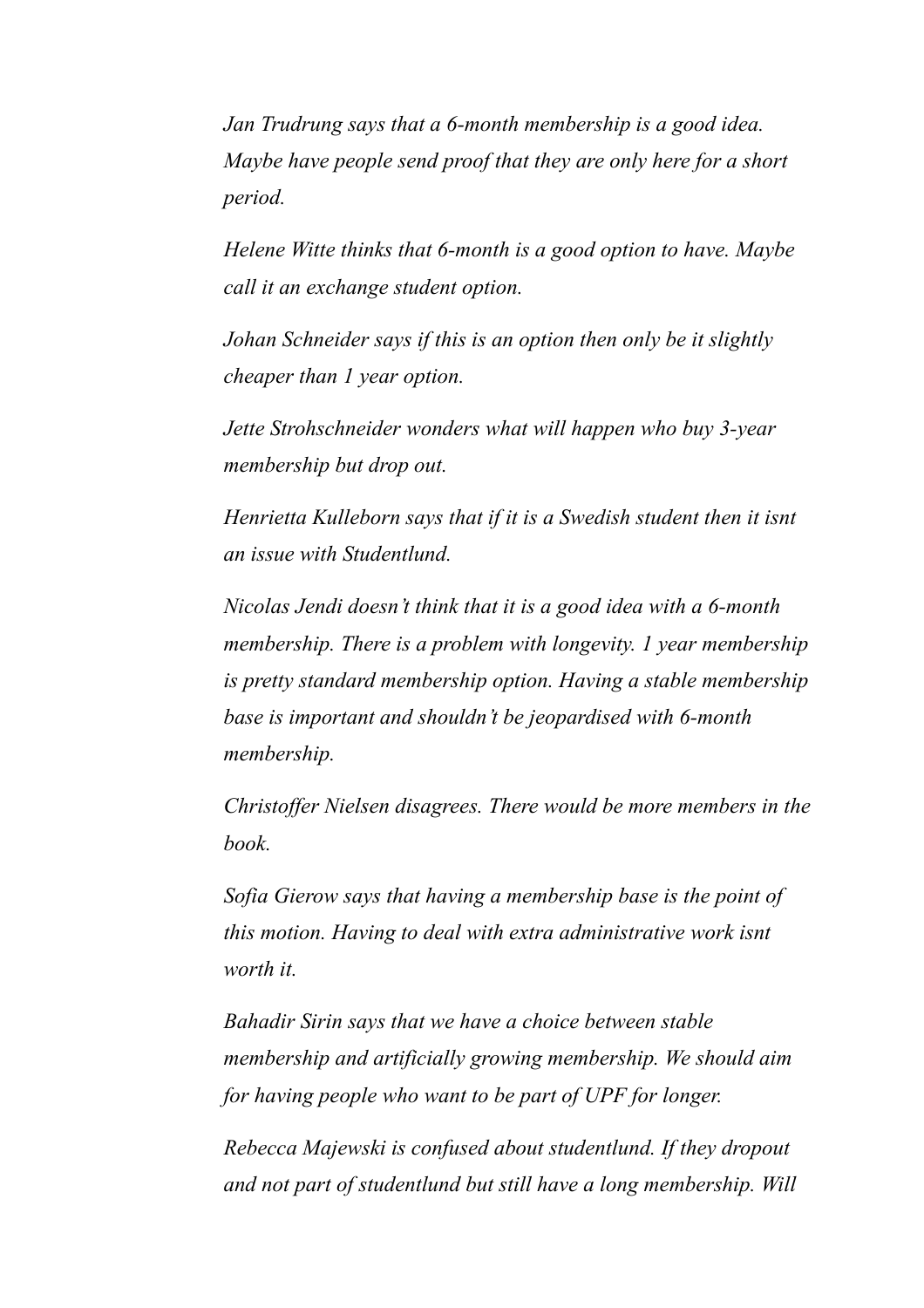*they still be count as members?* 

*Henrietta Kulleborn says yes.* 

*Christopher Fletcher-Sandersjöö wonders about taking away the last sentence – annual meeting thing.* 

*Henrietta Kulleborn says that we only care about the members in the autumn in regard grant.*

*Eveline Verhaar joins the meeting at 19.26*

*Jan Trudrung (POI) says that most of exchange students come during the autumn.* 

Henrietta Kulleborn propose that we remove from the proposed change: *The length of memberships can only be changed at an annual meeting.* 

*Christopher Fletcher-Sandersjöö agrees to merge his motion with Henrietta Kulleborns motion.* 

*The board approves to update the electoral roll to 20 at 19.28.*

*The board approves to send in a joint proposal to the annual meeting about changing § 2.3 in the statutes* 

## **from:**

*• The fee must be paid in full when signing up, thereby providing the person membership for a year (365 days).* 

**to:** 

- *• The fee must be paid in full when signing up, thereby providing the person membership for 1, 2, or 3 year(s) (365, 730, or 1,095 days).*
- 15. Break: 15 min

10 minute break will occur instead.

*Henrietta Kulleborn adjourned the meeting at 19.29*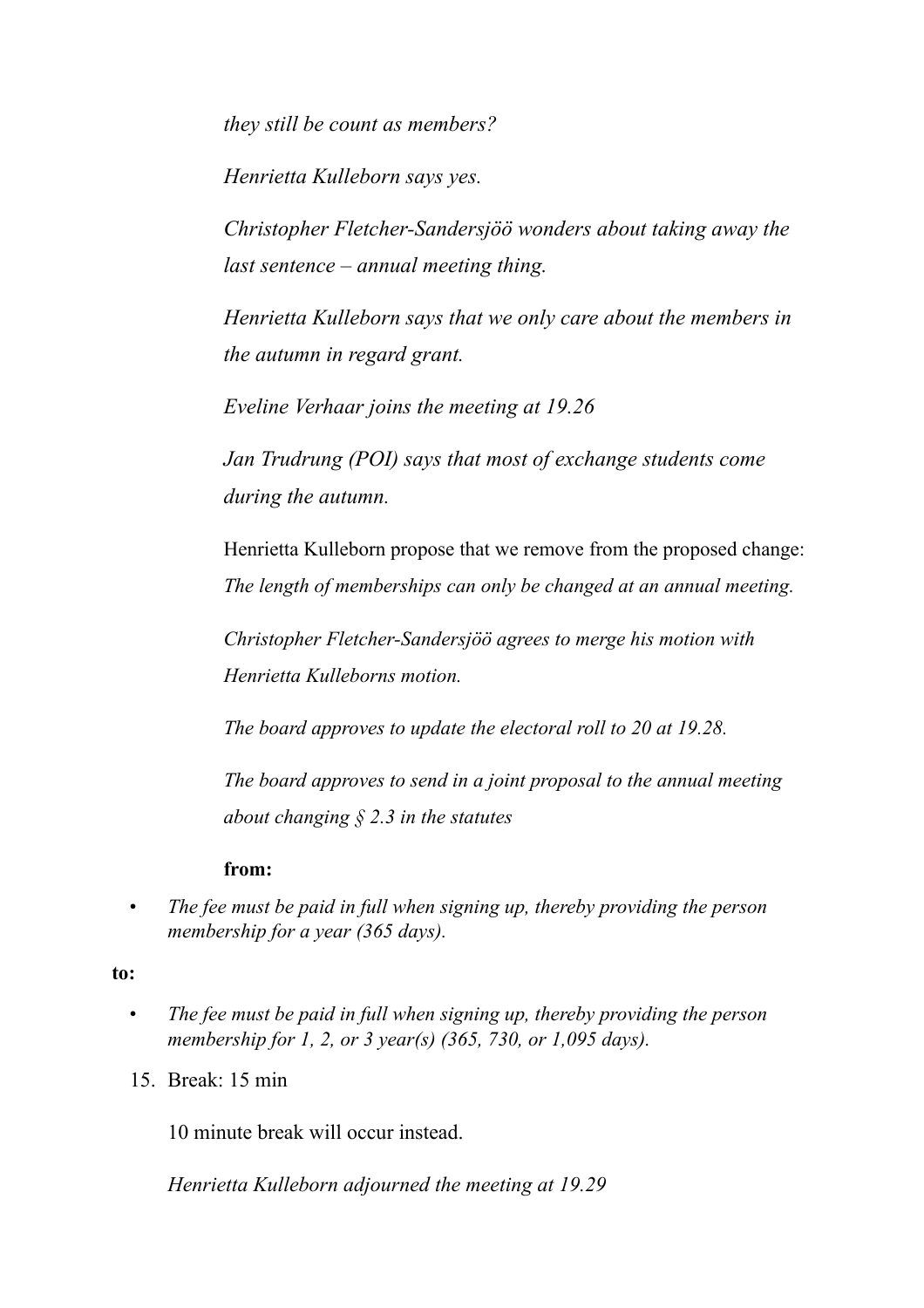Johan Schneider leaves during the break.

*Henrietta Kulleborn opens the meeting at 19.39*

The board updates the electoral roll to 19 at 19.39

- 16. Presidium Reporting Questions
	- 16.1 Presidents

*No questions asked*

16.2.Secretary

*Chunchu Song asks if the secretary can send out emails to people whose membership is about the run out? Christopher Fletcher-Sandersjöö says that he need to check all members individually and don't want to do that. Helene Witte wonders if I can get notification about it? Christopher Fletcher-Sandersjöö say members get it if they have the cardskipper app. Henrietta Kulleborn (POI) you don't need to have the app* 

16.3.Treasurer

Chunchu Song + swish

16.4.UFS Representative

*No questions asked*

- 17. Committee Reporting Questions
	- 17.1.Activity

*Bahadir Sirin have been asked if they can buy a after-party ticket right now? Rebecca Majewski says that the after-party is at ÖG so everyone can join. Jan Trudrung wonders if they are happy with the current attendance* 

*base at 120?*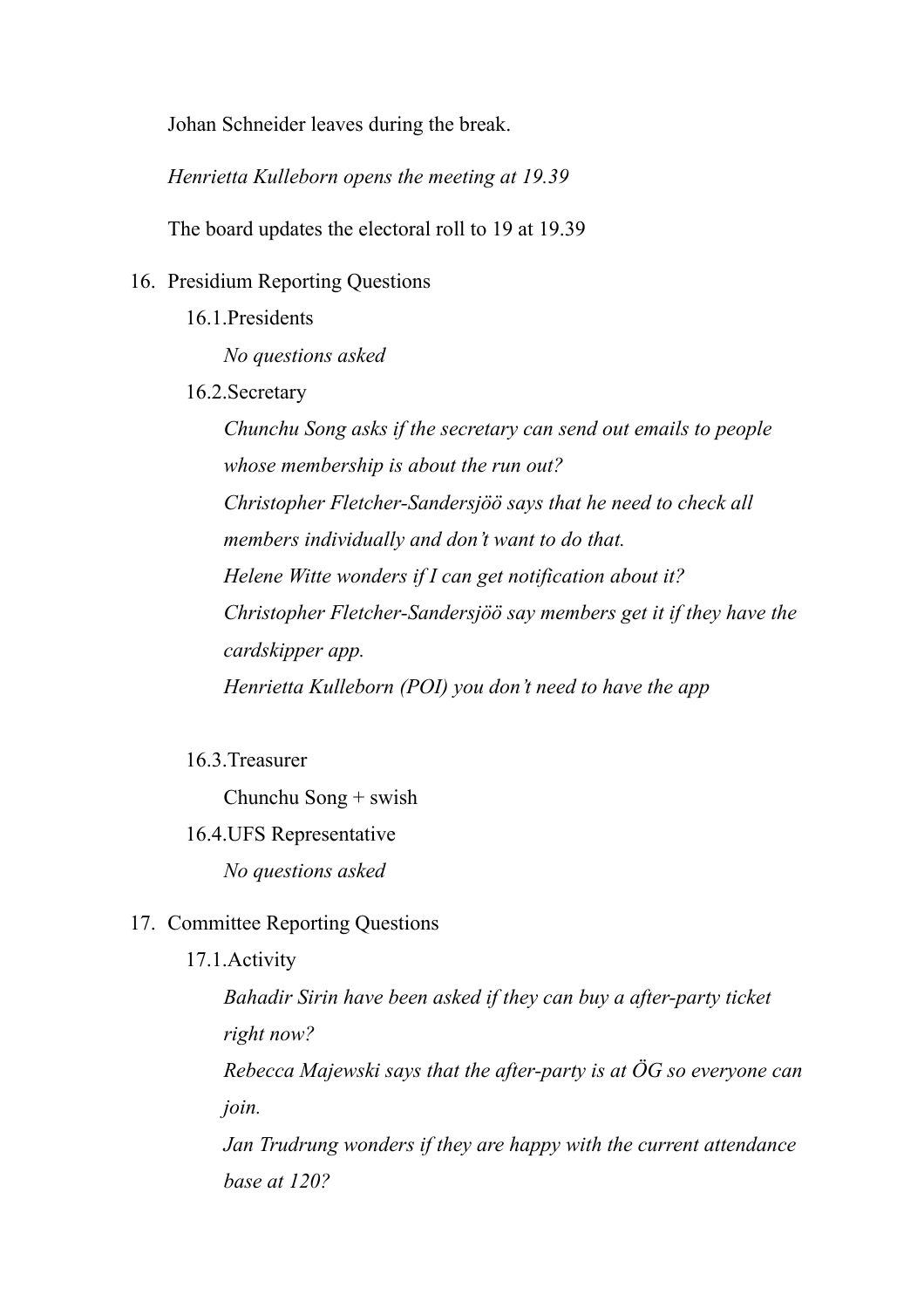*Chunchu Song says yes, made profit of many thousands of Sek. Chunchu Song wonders if the presidents can remind Hedda Carlsson to renew her membership?* 

## 17.2.Career

*Miljaemilia Wala wonders how they will have the Copenhagen trip open to everyone? Eveline Verhaar says that they haven't had a meeting so still working on the details but will post it in the facebook page, coordinate with PR.* 

*Ismar Didic wonders who are going to the trip? Eveline Verhaar says for everyone.* 

# 17.3.Lecture

*No questions* 

## 17.4.Magazine

*Bahdir Sirin shows their latest magazine front. Miljaemilia Wala wonders what issue this is? Bahadir Sirin says third and be about Peace, women, and security.* 

# 17.5.Pod&Radio

*Henrietta Kulleborn says that they would interview us today. Ismar Didic said that they forgot.* 

# 17.6.PR

*Miljaemilia Wala wonders about the photography session Jette Strohschneider says this can be discussed now or after the board meeting.*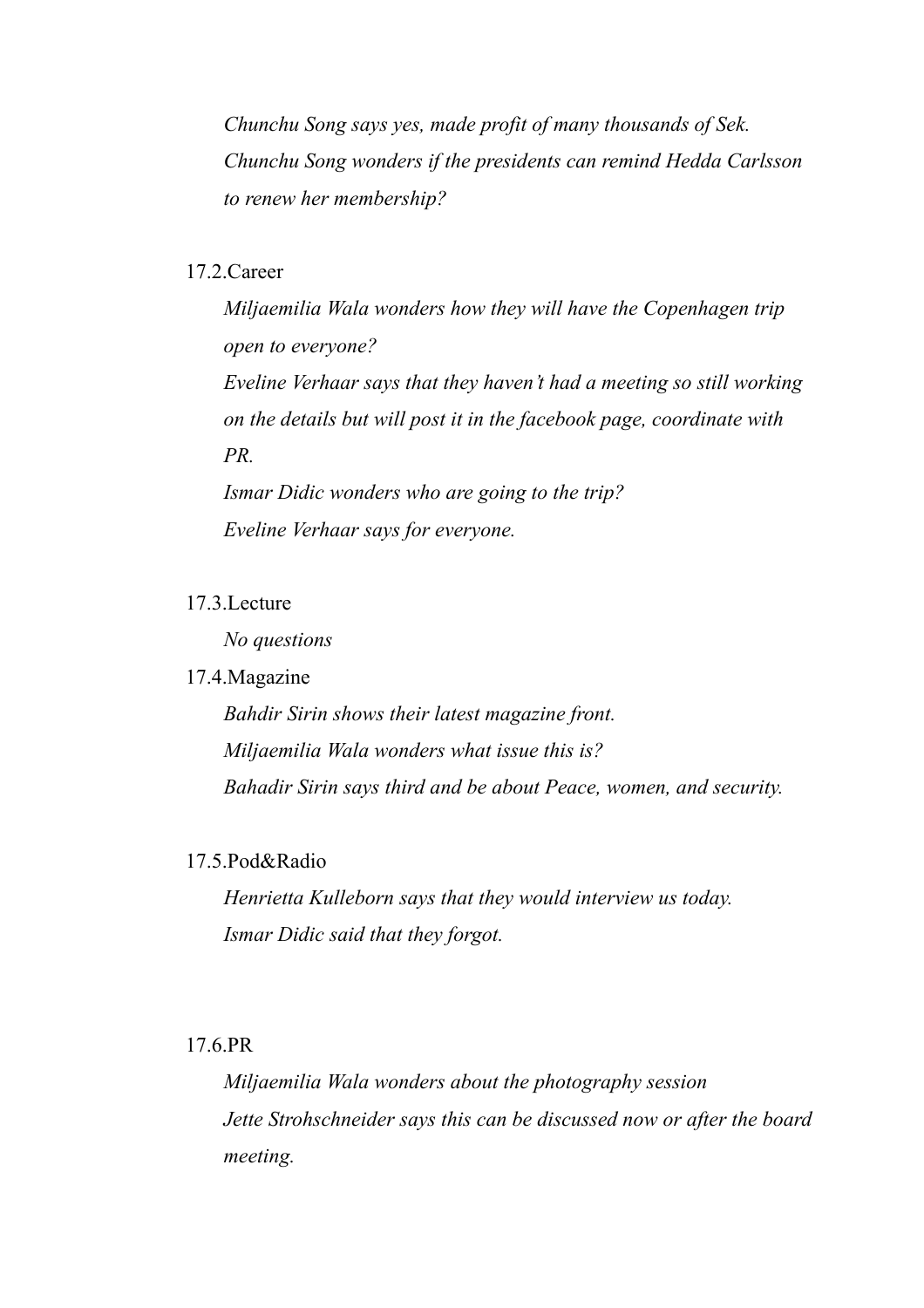*Jan Trudrung says that we pay the photographer Rebecca Majewski says that the activity heads will leave early to Grand Hotel and would be nice to do it early. Rebecca Majewski left out.* 

*Miljaemilia Wala says that if they need to be there early or if the Ball coordinator can just go?* 

*Chunchu Song says she is the contact person with Grand Hotel and needs to be there first.* 

*Emma Rohman says we can go to Lundagård early.*

*The board agrees to have this discussion after the board meeting at 19.54*

17.7.Travel

*What was the best part?* 

*Jan Trudrung says that those who travelled need to give them their receipt.* 

*Caroline Danielsson says they forgot to remind some payment to keep receipt.* 

*Henrietta Kulleborn says that this is an issue because we need the receipts due to economic policy.* 

# 17.8.Webzine

*Ondrej Gomola announces that the new website is done. Provisional website will be sent out to the board. Jan Trudrung asks if they will change the link? Ondrej Gomola says that they will use the old link name. Jan Trudrung wonders who is responsible for our old website? Henrietta Kulleborn says IT*

18. Other Points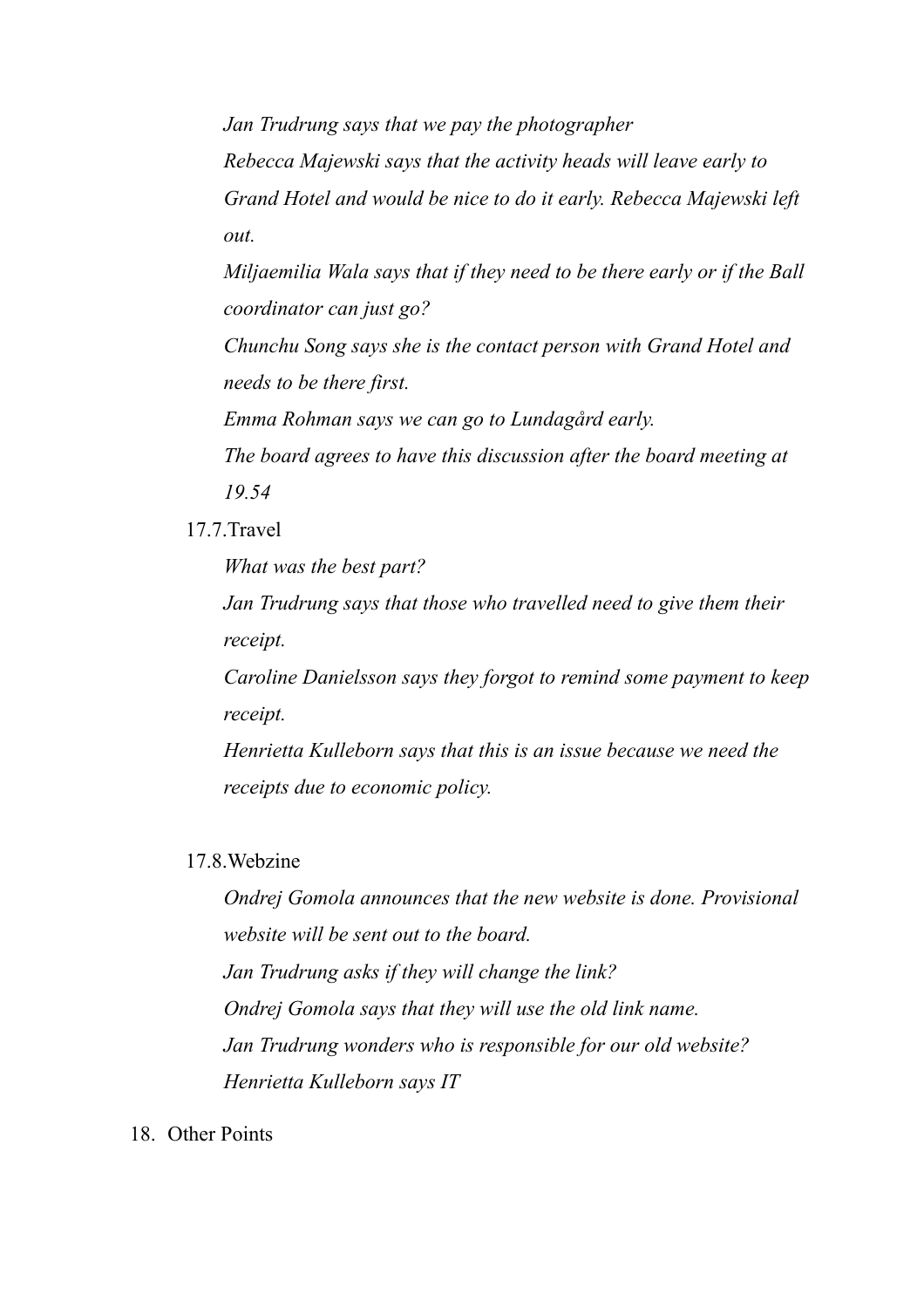No other point

19. Confirmation of Next Board Meeting

*25th of may – handover meeting!!!!!!!!!!!!!!!!!!!!!!!!!!!!!!!!!!!!! !!!!!!!!!!!!!!!!!!!!!!!!!!!!!!!*

20. Meeting Adjourned Henrietta Kulleborn adjourned the meeting at 20.00